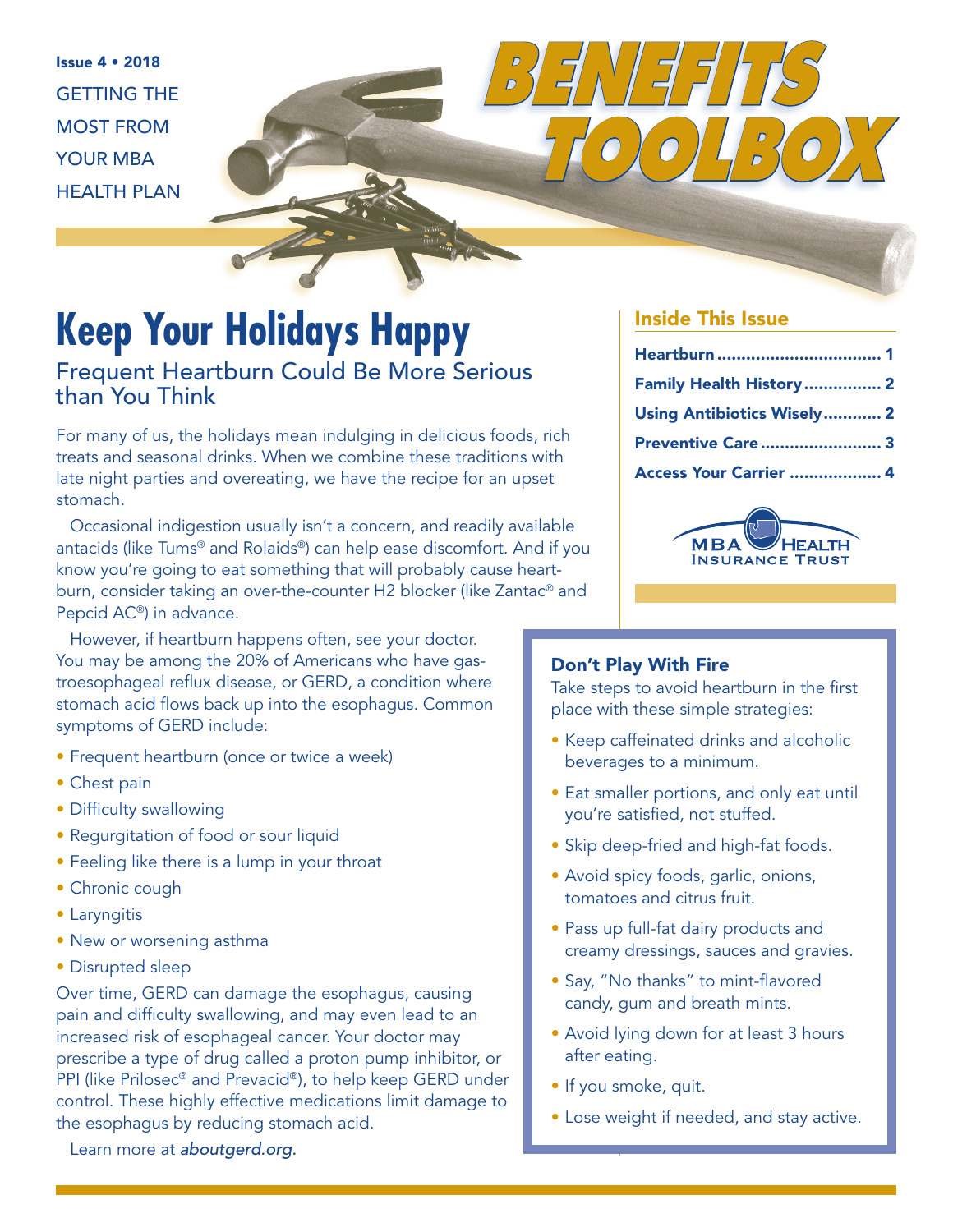# **What's in Your Family Tree?**

### Uncover Any Health Issues that Run in Your Family

You might have inherited your dad's dimples and your mom's curly hair—along with an increased risk for certain health conditions.

A family history of disease can be a strong influence on your risk for developing cancer, heart disease, stroke, diabetes, asthma and many other conditions. This is particularly true in families with:

- Diseases that occur at an earlier age than usual
- Disease in more than one close relative
- Disease that does not usually affect a gender (for example, breast cancer in a male)
- Combinations of diseases (like heart disease and diabetes)

While you can't change your genetic makeup, knowing your family history can help you and your doctor identify potential health risks and take proactive steps to reduce your risks and watch for symptoms.

The holiday season usually includes family gatherings, making it the perfect opportunity to fill in the blanks on your family health history. Find out all you can about your grandparents, parents, aunts, uncles, nieces, nephews and siblings. Here are some good questions to ask:

- Does anyone in the family have health conditions and, if so, what are they?
- Who has them and what was their age when they were diagnosed?
- Regarding deceased family members: how long did they

live and what was their cause of death?

• What countries did our relatives come from?

#### Here's An Easy Way to Keep Track

The Surgeon General's "My Family Health Portrait" is an online tool that makes it easy for you to record your family health history. Go to *[familyhistory.hhs.](http://familyhistory.hhs.gov) [gov](http://familyhistory.hhs.gov)* to get started.

It takes about 15–20 minutes to complete your Family Health Portrait, then you can:

- Print it
- Show it to your health care provider
- Share it with your family members
- Save it securely so you can update it over time

The information you enter is completely private—the Surgeon General's office does not keep a record. Your history is available only to you for printing or downloading. After that, it's up to you whether you want to share it with anyone else.

### **Antibiotics Aren't Always the Answer**  Only Use Them to Fight Bacterial Infections

One of the biggest threats to our nation's health is microscopic. By overusing antibiotics, we have inadvertently created antibiotic resistant bacteria, or superbugs, which can spread from person to person and are difficult (if not impossible) to cure.

Antibiotic resistance is one of the world's most pressing public health issues. In the U.S. alone, it is having a drastic effect. Every year:

- Two million people get sick and 23,000 die—because of antibiotic-resistant superbugs.
- Another 14,000 die from an infection triggered by antibiotics, which causes severe diarrhea.
- One in five emergency room visits are due to

drug interactions involving antibiotics.

#### Here's How You Can Make A Difference

Don't ask your doctor for an antibiotic when you have a virus, such as the flu or a cold. If you take an antibiotic for a viral infection, it won't help you get well—and you'll be supporting the growth of superbugs.

If your doctor confirms you have bacterial infection, ask for a narrow-spectrum antibiotic that targets the bug causing your infection, instead of a broadspectrum antibiotic.

Follow directions carefully. Let your doctor know right away if you have serious side effects. Complete the prescribed course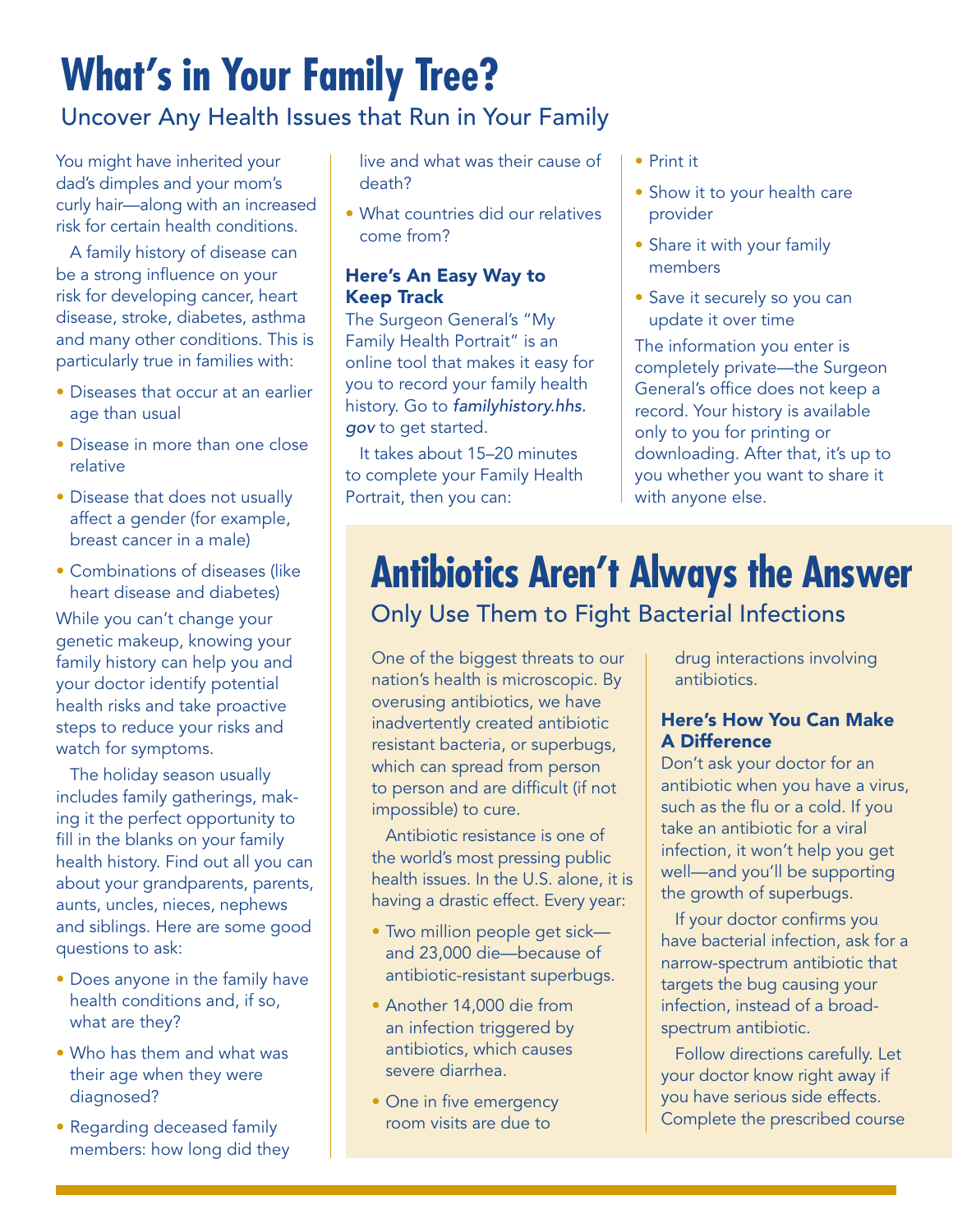# **Preventive Care: No Excuses**

### It Doesn't Cost You Anything to Take Steps to Stay Healthy

Your Health Plan pays 100% for preventive services recommended by the Affordable Care Act.

You do not have to pay a copay or coinsurance, even if you haven't met your annual deductible—as long as the services you received are billed as preventive care from a provider in your plan's network.

So there's no excuse for not getting preventive care, especially when there are plenty of good reasons to get it done. Preventive care can help you reduce your risk for getting many diseases in

the first place. If you do develop a serious health issue, preventive care can help detect it early, when it is most effectively treated.

Most importantly, preventive care can help you live a longer, healthier life, giving you more quality time with the people you care about...so, do it for them, even if you don't want to do it for yourself. They'll be happy you did.

Start by checking your carrier's preventive care schedule to see what's covered and when.

Then, schedule a routine annual

of treatment even if you are feeling better.

And, prevent infections in the first place by washing your hands frequently with plain soap and water.

Learn more at *[cdc.gov/](http://cdc.gov/drugresistance) [drugresistance](http://cdc.gov/drugresistance)*.

What kind of bug is it?

| <b>CONDITION</b>                           | <b>BACTERIA</b> | <b>BACTERIA</b><br><b>OR VIRUS</b> | <b>VIRUS</b> | <b>ARE ANTIBIOTICS</b><br><b>NEEDED?</b> |
|--------------------------------------------|-----------------|------------------------------------|--------------|------------------------------------------|
| Strep throat                               |                 |                                    |              | Yes                                      |
| Whooping cough                             |                 |                                    |              | Yes                                      |
| Urinary tract<br>infection                 |                 |                                    |              | Yes                                      |
| Sinus infection                            |                 |                                    |              | Maybe                                    |
| Middle ear infection                       |                 |                                    |              | Maybe                                    |
| Bronchitis/chest<br>cold*                  |                 |                                    |              | <b>No</b>                                |
| Common cold/runny<br>nose                  |                 |                                    |              | <b>No</b>                                |
| Sore throat (except<br>strep)              |                 |                                    |              | <b>No</b>                                |
| Flu                                        |                 |                                    |              | <b>No</b>                                |
| *In otherwise healthy children and adults. |                 |                                    |              |                                          |

exam with your doctor, where you can discuss which preventive care services are right for you, such as:

- Screenings for blood pressure, cancer, cholesterol, depression, obesity and Type 2 diabetes
- Standard immunizations (adults and children), including pneumonia and flu vaccines
- Counseling for depression, weight loss, healthy eating, quitting smoking and alcohol use

#### Protect Yourself from the Flu

If you haven't gotten a flu shot yet, it's not too late, since flu season continues through the spring. Check with your health plan to find out where you can get one at no cost to you.

### **Contacting Your Carrier**

To find out what's covered or to register online for access to your account, go to:

- REGENCE MEMBERS: *[regence.com](http://www.regence.com)*
- ASURIS NORTHWEST HEALTH MEMBERS: *[asuris.com](http://www.asuris.com)*
- KAISER PERMANENTE WASHINGTON MEMBERS: *[wa.kaiserpermanente.org](http://wa.kaiserpermanente.org)*

**Tip:** For even quicker access in the future, bookmark the website in your browser window.